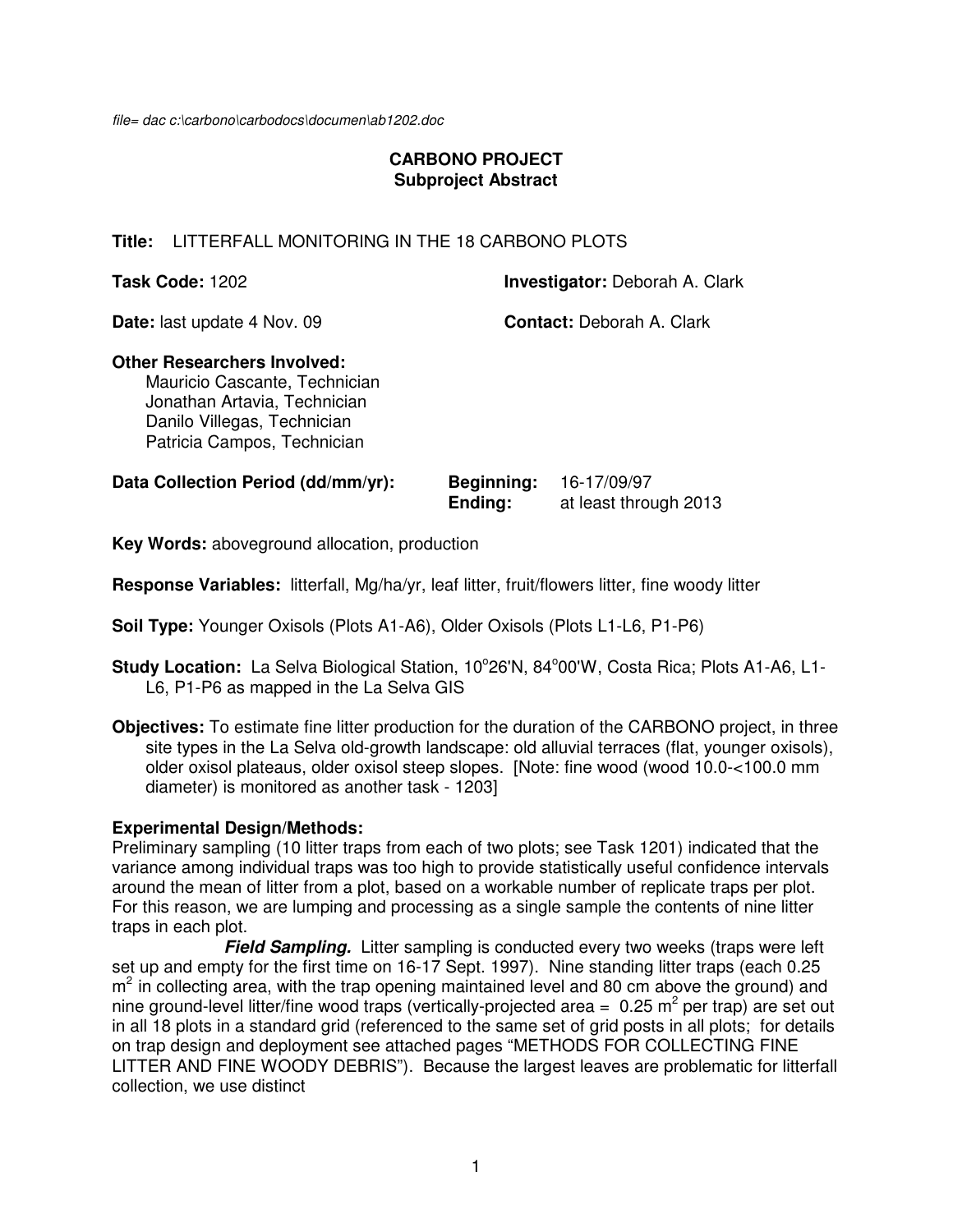methods for collecting a) LARGE LEAVES (with the longest dimension > 50 cm) and b)the rest of the components of litterfall. LARGE LEAVES are collected only from the ground traps, where there are no problems with such large items hitting the trap and sliding off to the side, as they would on the standing traps. All other items of litter (small leaves, wood < 10 mm in diameter, and plant reproductive structures) are only collected from the standing traps. For both trap types, collectible items that fall only partially within a trap are cut so that the part that fell within the trap opening is collected, and the part that fell outside the trap opening is discarded. When the opening to a standing trap is found to be even partially obstructed by a large leaf at collection time, the contents of that trap are emptied out and discarded, and this is noted in the field notes, so that analyses will be adjusted to reflect the reduced sample size. Similarly, when a standing trap is encountered in damaged condition or significantly out of level, its contents are discarded and this is noted in the field notebook. When a large branch or log (defined as branches or logs > 10 cm in diameter) falls into a ground trap, the contents of this trap are not collected, the trap is moved the minimum distance necessary to free it of any standing live plant  $> 10$  cm tall or large log/branch ( $> 10$  cm dia.), the new trap is cleaned of any fine wood or large leaves, and this is noted in the field notebook. The contents of all 9 ground traps in a plot are collected in a single bag in the field. The contents of all 9 standing traps in the plot are collected in a second single bag in the field. After material is collected from a standing trap, it is re-leveled and the height checked; if the bag or frame is damaged, they are replaced with the spare frame/bag left in each plot. For both trap types, any overhanging live branch or leaf that is < 50 cm above the trap is cut and removed, as are any live leaves close to the bottom of the bag of a standing trap.

**Sample processing.** All samples are stored in a 4-5 °C laboratory refrigerator until processing (processing is done within a few days of field collection). The **large leaf** material from the ground traps in a plot is bagged separately, as are any obvious big clumps of nearlyuniform reproductive material (this greatly economizes separation time). In the lab, the material from the 9 standing traps in a plot is sorted into three categories: **small leaves**, including the leaf rachises and petioles ("small" means leaves with the longest dimension <50 cm); **woody litter** (pieces of wood with diameter <10 mm; larger pieces of wood are discarded); **plant reproductive parts** (fruits, flowers, seeds [note the further separations instituted during the project, detailed below]). These components of the litter are bagged separately. All four litter components are then dried in a  $65^{\circ}$ C lab oven until they weigh the same on two consecutive daily weighings (weight to 0.001-0.1 g, depending on the last digit of the first weight). All litter components are then stored.

#### **Updates to sample processing:**

 - Beginning with the collection of 4 March 2002, the reproductive litter of two plots, A1 and L4, has been sorted to species (for A1, this started with the prior sampling, 18 Feb. 02).

 - Beginning with the collection of 9 June 2003, the reproductive litter of the other 16 plots has been sorted into **Pentaclethra macroloba flowers**, **P.m. seeds**, **P.m. fruits**, and other; this has produced a record for all 18 plots of the total reproductive litterfall from Pentaclethra (and by component for Pentaclethra), and for all 18 plots of the **total reproductive litterfall by all other species combined**.

 - Beginning with the collection of 23 May 2005, for all 18 plots the reproductive litterfall from all species not Pentaclethra macroloba have been sorted into: **flowers/inflorescence materials**, **fruits/seeds/infructescence materials**, and **undetermined reproductive material** (not allocatable between the prior two categories). Combined with the separated Pentaclethra macroloba reproductive litterfall, also sorted by component, this made it possible to quantify the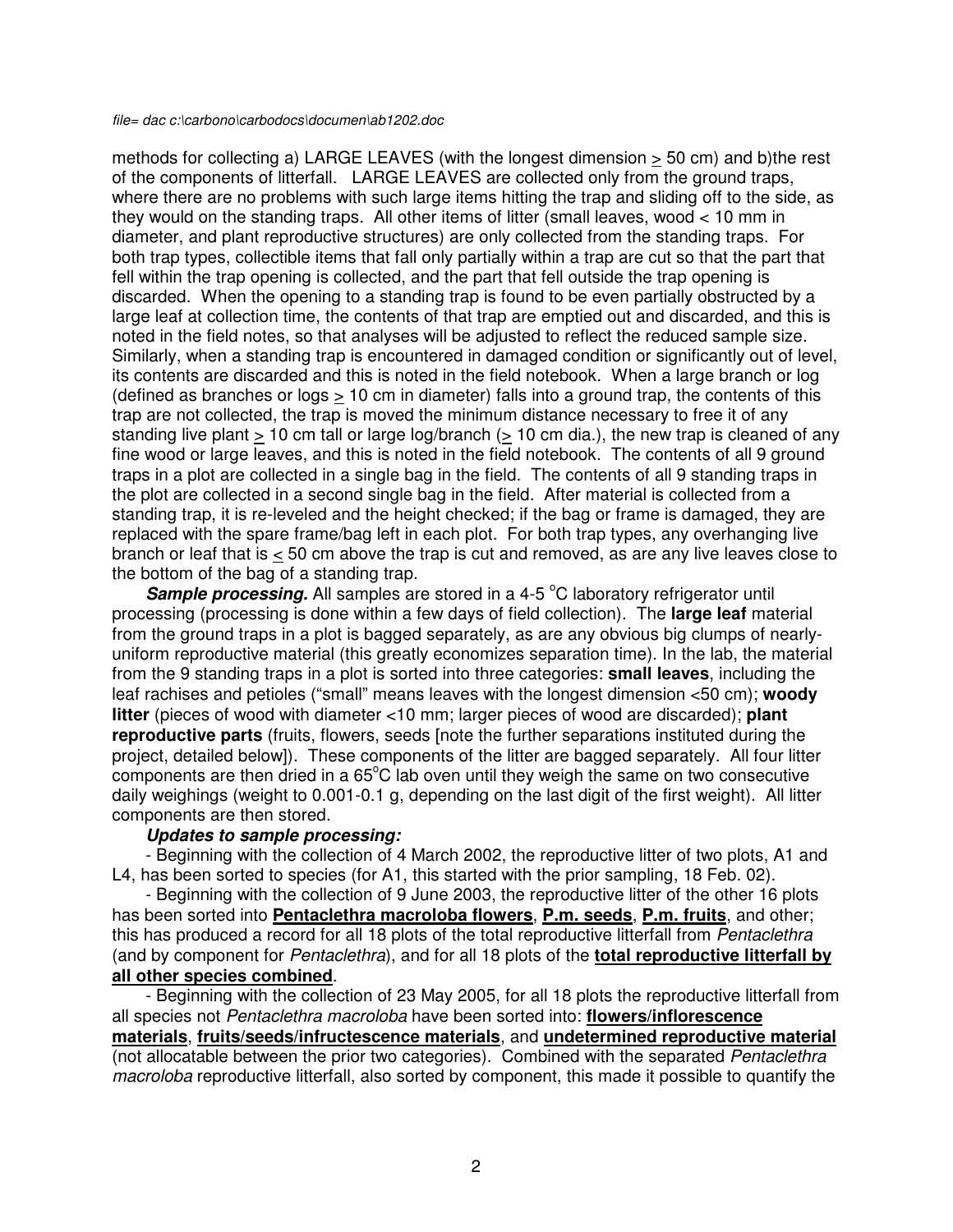plot reproductive litterfall by flowers vs. fruits components, per the new TEAM project protocols developed at the May 2005 Brazil workshop.

 - Beginning in 2009, when possible the litterfall sample from a plot is pre-dried overnight or over the weekend; this makes it enormously easier to separate categories, particularly Pentraclethra leaflets and Pentaclethra small flowers. Further, with dry samples it is possible to use the window-screen "sieve" invented by the ECOS techs, which is great for separating out these very small things from the other material.

Area sampled/plot = 9\*0.25 m<sup>2</sup> = 2.25 m<sup>2</sup> = 2.25 x 10<sup>-4</sup> ha in each trap type (unless one or more traps were not collected per the protocols, because of either obstruction of the trap or trap damage).

#### **Directory for data files:** dac c:\carbono\carbodocs\litter\

#### **Variables in data files:**

 $PIOT:$ DATE: TRAP TYPE AND TRAP NO.: (see attached map for trap numbering system) LITTER COMPONENT: **Large leaves, Small leaves, Reprod. parts, Woody litter (and further subdivisions of the reproductive litterfall beginning 2002-5)** 

DRY MASS (q): stable weight to 0.001-0.1 g (last significant digit, based on material mass) after oven-drying at 65  $\degree$ C (two identical weighings are required, so drying is over at least two successive periods but may be over several successive periods)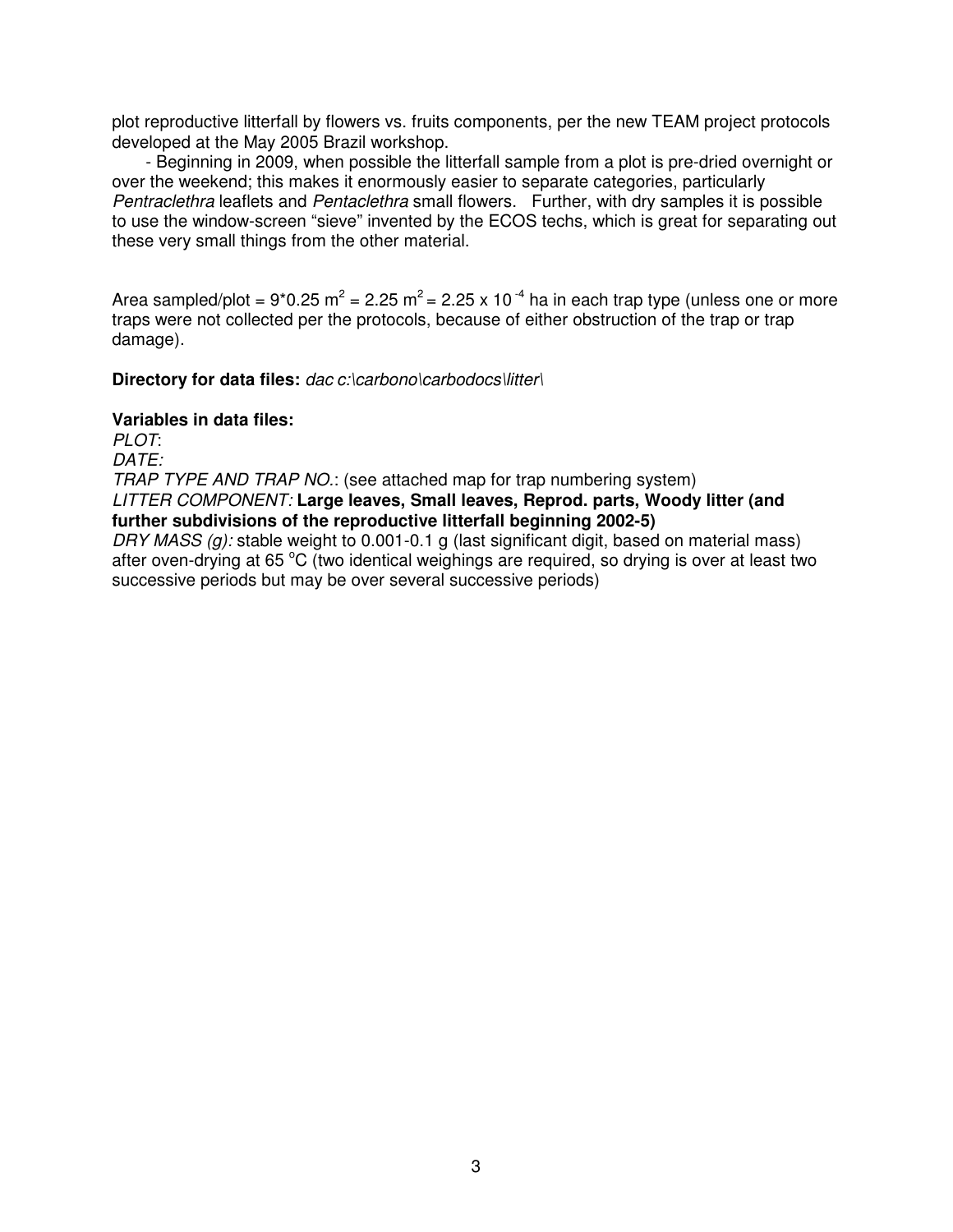## **METHODS FOR COLLECTING FINE LITTER AND FINE WOODY DEBRIS FOR THE "CARBONO PROJECT":**

## **I. TRAPS FOR COLLECTING FINE LITTER (ALL LEAVES WITH THEIR LONGEST MAJOR DIMENSION <50 CM), PLANT REPRODUCTIVE PARTS, WOOD < 1 CM DIA.):**

1. The litter traps are PVC frames that form an inner square of 0.25  $m^2$  from which is suspended a square bag of fiberglass screening (2 mm mesh), 23 cm deep. These are placed on a pair of u-shaped rebar supports in such a way that a) the frame is level on all four sides (checked with a bubble level), and b) the top of the frame on the upslope side is 80 cm above the ground (this means the downslope side of the frame is at least this high above the ground). The rebar legs are sunken ca. 20 cm into the ground

**Note:** Each trap is supported by 2 rebar U-shaped "legs", kinked in the top corners, leaving a 50-cm horizontal space for the PVC frame to sit onto.

 The normal "legs" are 57 cm across the top, and 110 cm long vertically. The long legs, used on the downslope side of traps on steep slopes, are 57 cm across the top, but 145 cm long (the vertical length). A drawing of these is appended to the printed documentation.

2. Traps are sited with respect to the plot posts, placed at exactly 2 m from the specified post, at 45° from (subtracted from) the plot baseline (the direction from grid post 0:0 to grid post 0:100). One leg of the uphill trap support is placed at the point thus determined, and the support is then aligned along the line from the post to the point (or it is rotated the minimum amount necessary to make it cut across the maximum slope angle, if on a slope). The second support is then placed parallel to the first, in the direction into the plot (away from the plot baseline). On steep slopes, a longer support (with legs 20 cm longer) is used for the downslope side.

 This trap location is accepted ONLY IF it's possible to install the trap without moving any stems. Underlying vegetation is cut if necessary to allow the bag to hang down unimpeded. If there are any leaves or branches within 50 cm above the trap, these are removed (cut). If the location is unacceptable (if there's a standing tree or other plant > 50 cm tall in the area circumscribed by the trap or a fallen log that is obstructing the trap supports), THE TRAP IS MOVED AS LITTLE AS NECESSARY TO GET IT SET ACCEPTABLY.

 (see attached plot map) In each plot, 9 of these standing litter traps were placed this way with respect to the following grid posts:

| ---   |       |       |
|-------|-------|-------|
| 40:20 | 40:50 | 40:80 |
| 20:20 | 20:50 | 20:80 |
| 0:20  | 0:50  | 0:80  |

## **2. TRAPS FOR FALLEN LARGE LEAVES (WITH THE LONGEST DIMENSION >50 CM) AND FINE WOOD (WOOD >= 1 CM AND <10 CM IN DIAMETER):**

1. The traps are squares of vertically-projected ground area 0.5 x 0.5 m, demarcated by short rebar sections in the 4 corners (these square traps are thus of 0.25 sq. m in the horizontal plane, not along the terrain). Trap corners were set by leveling a PVC frame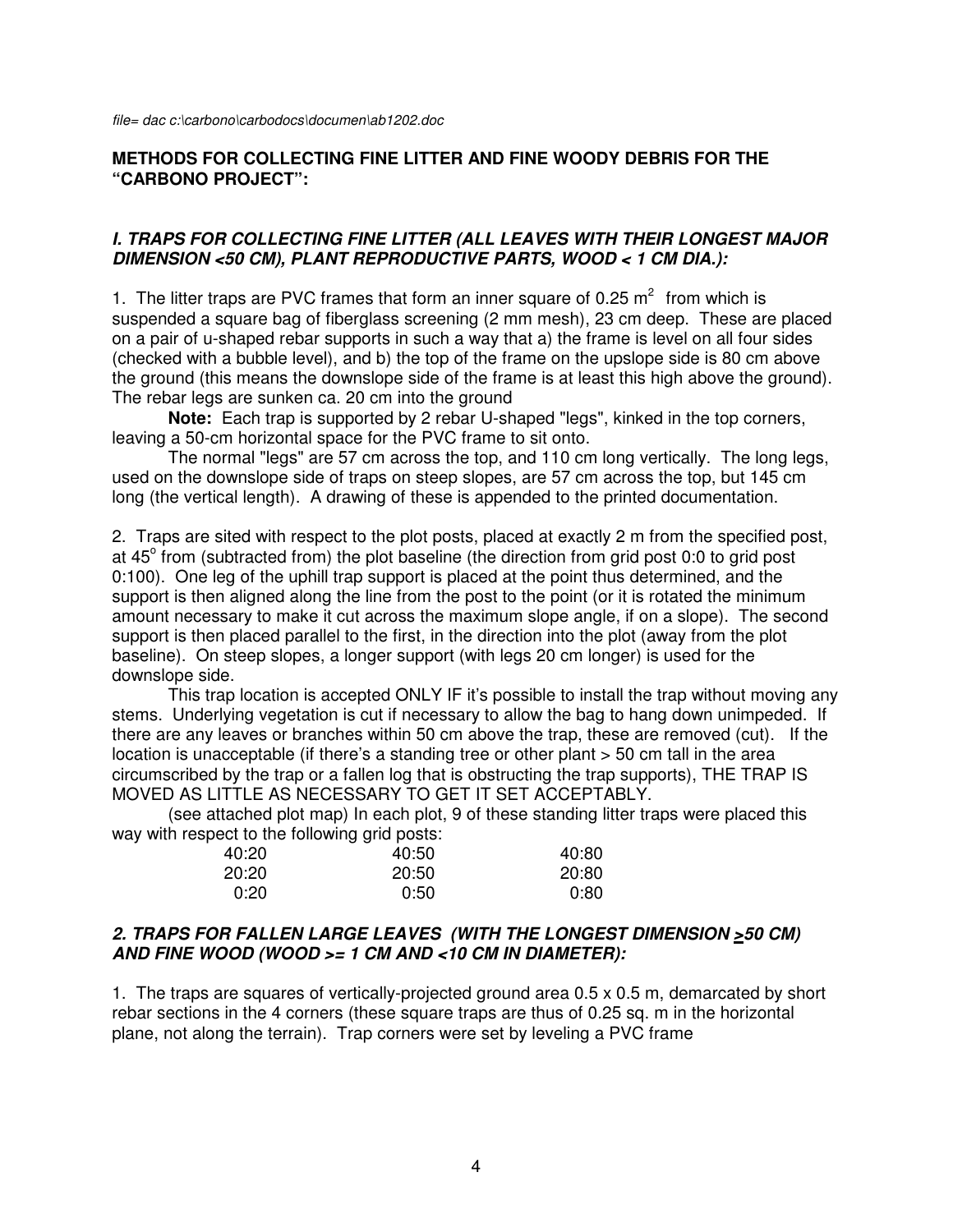of 0.25 sq m above the specified site, and then placing the rebar pegs in the corners as lined up with the leveled frame.

2. Traps are sited with respect to the plot posts. A reference point is located 2 m from the post, at 45 $^{\circ}$  from the plot baseline (in the direction obtained by adding 45 $^{\circ}$  to the compass direction from 0:0 to 0:100). One corner of the trap is set at the specified point, and the side of the trap closest to the 0:0-0:100 plot baseline is placed so as to extend the line between this point and the reference grid post.

This location is accepted ONLY IF there are no rooted plants  $\geq 10$  cm tall or any fallen logs (> 10 cm diameter) within the delimited area. In either of the above cases, the trap is shifted AS LITTLE AS NECESSARY TO SET IT IN A SITE FREE OF THESE CONDITIONS.

 In each plot, 9 of these large leaf/fine wood traps were placed this way with reference to the following grid posts (see attached map):

| ັ     |       |       |
|-------|-------|-------|
| 50:20 | 50:50 | 50:80 |
| 30:20 | 30:50 | 30:80 |
| 10:20 | 10:50 | 10:80 |

3. When these traps were set out in the plots, all fine wood (as defined above) was collected from them, dried, and weighed, to give an estimate of standing crop.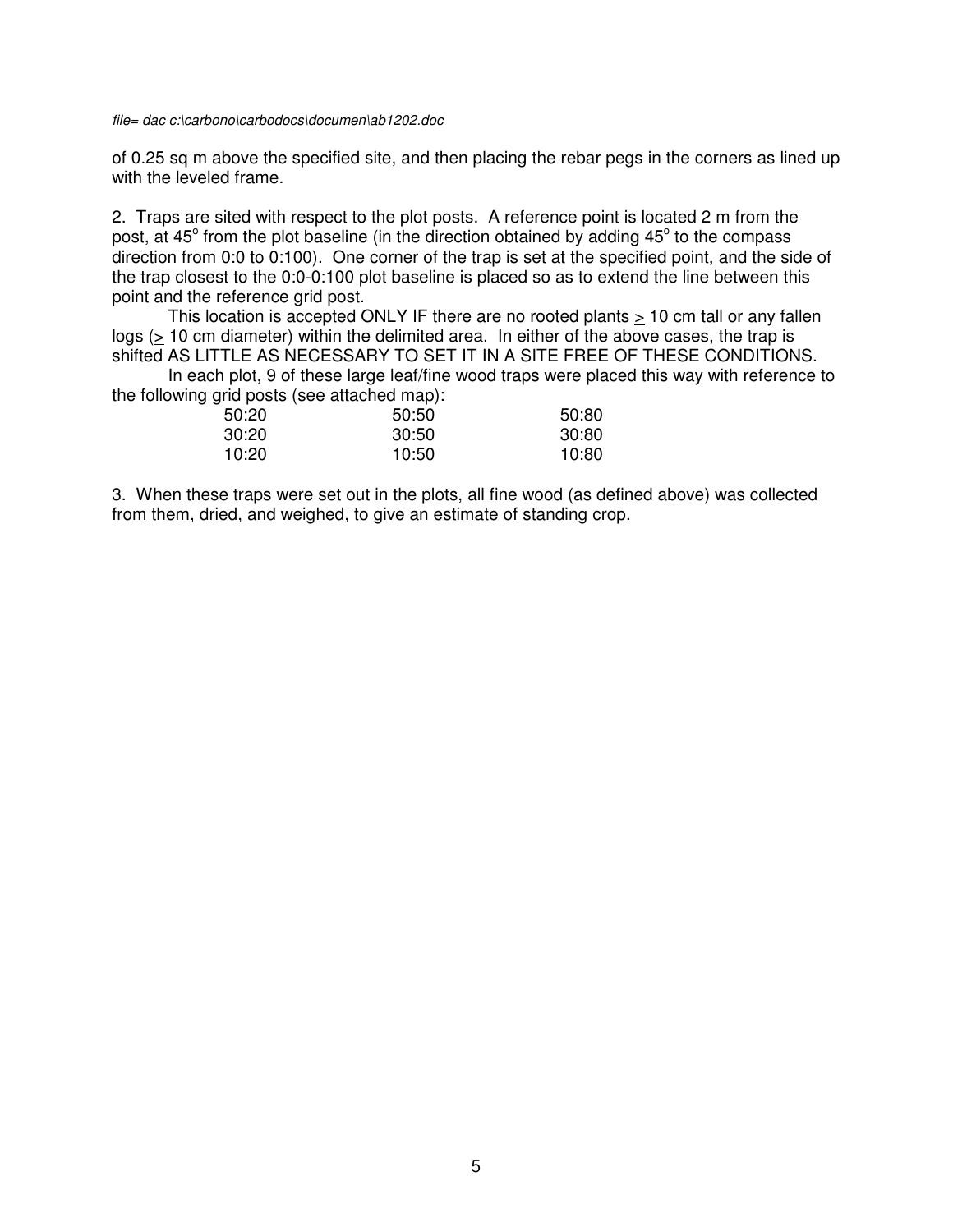[instructions to the technicians for setting out both kinds of traps and for collecting the standing stock of fine wood at trap installation}

# **PROTOCOLO PARA INSTALAR LAS TRAMPAS PARA HOJARASCA Y MADERA FINA, Y PARA COLECTAR LAS PRIMERAS MUESTRAS DE MADERA FINA**

(7 de agosto de 1997)

Para cada parcela, primero se hacen los cálculos para los dos ángulos (usar un mapa limpio, y poner el ángulo que va desde 0:0 a 0:100 - este ángulo se encuentra en la libreta de Leo y William, en el mapa de cada parcela; usando ese ángulo, se hacen los dos cálculos indicados en el mapa).

Los dos tipos de trampas se ubican como están dibujados en el mapa, usando el ángulo específico para cada tipo de trampa, y yendo 2.0 m en esa dirección desde el tubo indicado. Así se llega al punto que es la esquina de la trampa - los dos tipos de trampas se ubican de tal forma que van hacia el borde de la parcela que va de 50:0 a 50:100.

#### **Para la trampa parada:**

 - se acepta el sitio si se puede montar la trampa allí. Si algún árbol o otra planta hace esto imposible, se corre la trampa lo mínimo necesario para poder montarlos.

 - se anivela la trampa de tal forma que el lado del marco que queda mas bajo está a una altura de 80 cm desde el suelo.

 - se remueve (se corta si necesario) qualquier hoja o rama que esté entre 0-50 cm encima de la bolsa.

- se remueven también hojas que se acercan a la bolsa desde abajo.

#### **Para la trampa acostada (de tacos):**

 - se acepta el sitio si se puede montar la trampa allí, y si no hay ninguna planta enraizada por dentro del marco que tenga una altura mayor a 10 cm. Si algún árbol o otra planta hace esto imposible, se corre la trampa lo mínimo necesario para poder montarla.

- se usa un marco rojo, anivelado, para mostrar dónde van los 4 tacos.

 - se remueve (se corta si necesario) qualquier hoja o rama que esté colgando a una altura de menos de 50 cm encima del suelo.

 - se colecta qualquier madera muerta que quede entre los bordes de la trampa y que tenga al menos 10.0 mm de ancho (y hasta 100.0 mm de ancho).

 - se echa toda esta madera en una bolsa plástica marcada con Pilot con la fecha, el número de la parcela, y el número de la trampa.

#### **Al terminar de poner las 9 trampas paradas y las 9 trampas acostadas en una parcela:**

 - se escribe en la libreta de campo la fecha y se dice que se instalaron las 18 trampas en esa parcela y que se colectó la madera fina de ellas.

 - se transfiere la madera de cada trampa a una bolsa de papel marcada con los mismos datos de la bolsa plástica, y se pone en el horno a los 65 grados C.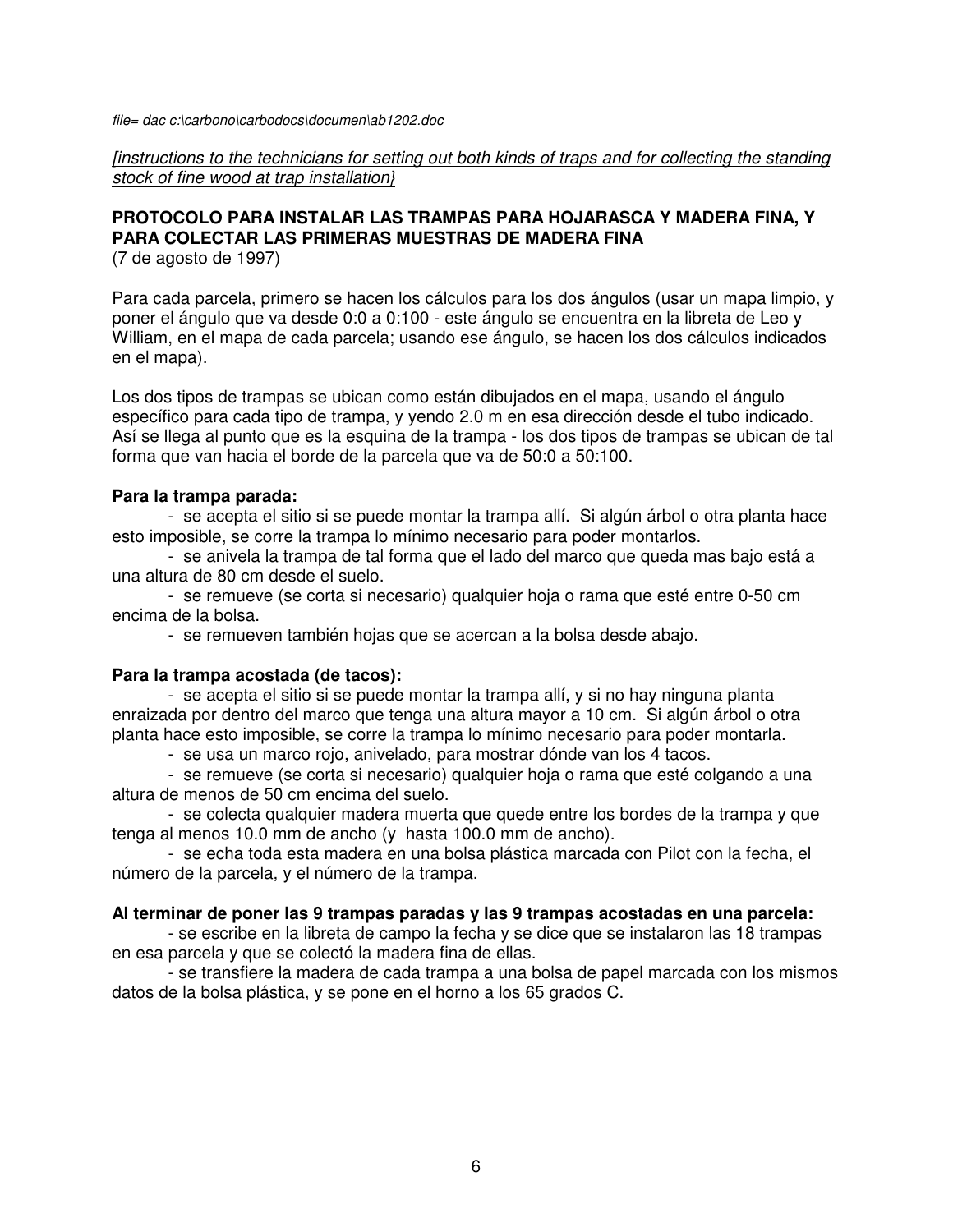- se prepara una página en el libro de pesos para este grupo de muestras

 - diariamente se pesan y se apuntan los pesos hasta que en dos días seguidos quede una muestra igual de peso.

 **- NOTA : Se guardan las muestras, en un cartón que se pone en un lugar seguro en la oficina de CARBONO. [DAC Note: these were later tossed]**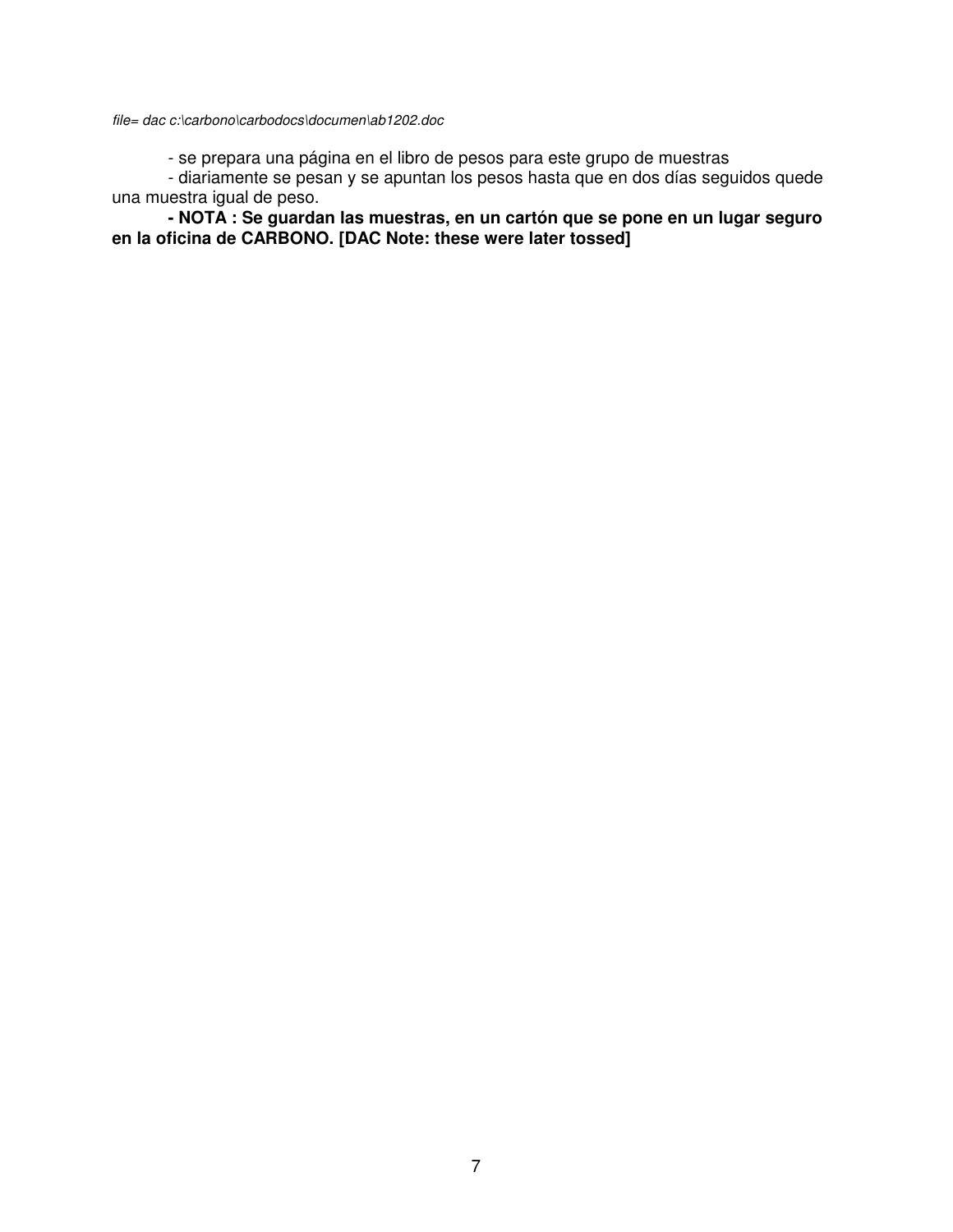[this is the set of instructions for the technicians, for collecting litter but not fine wood - the fine wood is only collected 1 x per month, while the litter (including large leaves) is collected every two weeks]

#### **PROTOCOLO PARA COLECTAR HOJARASCA SOLAMENTE**

(28 de setiembre de 1997)

**--------------------------------------------------------------------------------------------------------------------------------** 

**NOTA!!!: La madera fina de las trampas acostadas (en el suelo), NO SE COLECTA SINO CADA OTRA VEZ. Por ello, en esta primera recolecta, se deja la madera fina que haya entre esas trampas, sin colectarla.** 

**--------------------------------------------------------------------------------------------------------------------** 

Antes de hacer la recolecta de una parcela, en la libreta de campo se hace una lista de las trampas paradas (TP 1-9) y de las trampas acostadas (TA 1-9), y se anota la fecha y el número de la parcela.

En cada trampa parada, primero de todo se examina para ver si está en buenas condiciones (bien parada, anivelada, y sin huecos grandes en la bolsa).

 Después se mira para ver si hay una hoja grande (que tiene >50 cm de largo o de ancho, incluyendo el ráquis) obstruyendo la entrada de la trampa en alguna forma (acostada contra la trampa y/o sobre la trampa, de tal forma que no haya acceso libre desde arriba a toda la superficie de la bolsa).

 SI LA TRAMPA NO ESTA EN BUENAS CONDICIONES, o SI HAY UNA HOJA GRANDE BLOQUEANDO LA ENTRADA A LA BOLSA, SE BOTA EL MATERIAL COLECTADA EN LA TRAMPA, y se deja la trampa vacía y anivelada.

 SE ANOTA ESTO EN LA LIBRETA, JUNTO CON UNA DESCRIPCION DEL PROBLEMA.

Si la trampa parada está en buenas condiciones, y sin hoja grande bloqueándola, se colecta todo el material acumulado en la bolsa - MENOS QUALQUIER HOJA GRANDE (de >50 cm de largo o ancho) QUE ESTE DENTRO DE LA BOLSA (si una hoja menor a 50 cm de largo o ancho, o una rama de menos de 10 mm de diámetro, cayó solamente parcialmente dentro de la bolsa, se corta para colectar solamente la parte que cayó dentro). Se colecta este material en la bolsa grande para esa parcela.

- Se anota esta trampa como "colectada" en la lista en la libreta.

 - Se deja la trampa bien anivelada y vacía, y se quita (corta) cualquier rama que esté a menos de 50 cm arriba de la bolsa, o que esté molestando la bolsa desde abajo.

4. Para cada trampa acostada, se mira para ver si una tuca grande (de >100 mm de diámetro) ha caído por dentro.

 SI SÍ, se usa el marco rojo y el nivel para re-ubicar la trampa acostada, moviéndola lo mínimo necesario para ponerla donde no hay ni tuca de >100 mm de diámetro ni planta enraizada de >10 cm de alto dentro. Se limpia la nueva trampa de cualquier hoja grande o madera fina (de por lo menos 10 mm y menos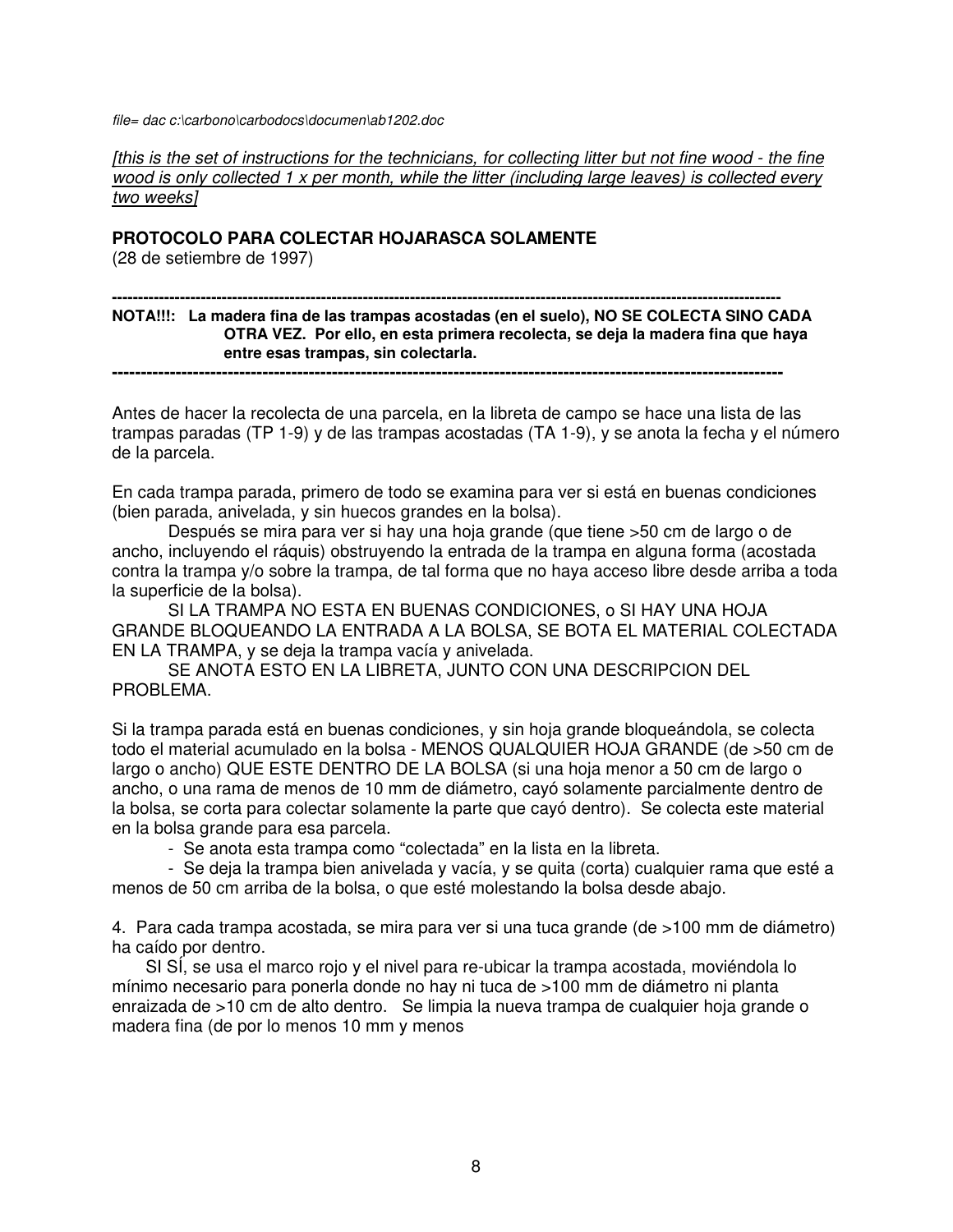de 100mm de diámetro). Se anota esto en la lista en la libreta como "TRAMPA RE-UBICADA POR TUCA CAIDA."

 SI NO, se colecta solamente cualquier hoja grande (que tiene por lo menos 50 cm de largo o de ancho, incluyendo el ráquis), y SOLAMENTE las partes de esa hoja que cayeron dentro de la trampa. Se anota esta trampa en la libreta como "COLECTADA PARA HOJAS GRANDES").

(ACUERDENSE QUE ESTA VEZ NO SE COLECTA LA MADERA FINA - SE DEJA EN LA TRAMPA)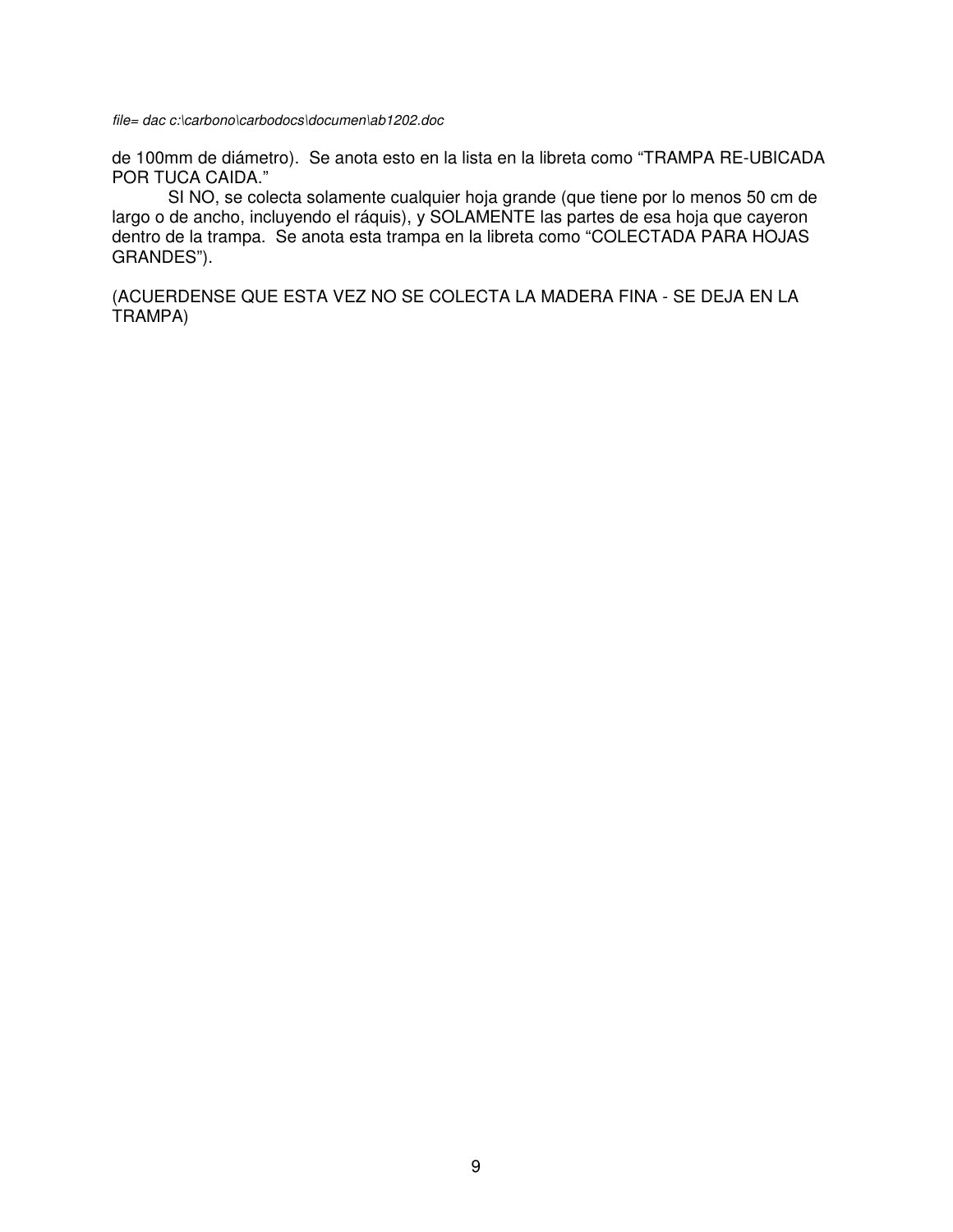[this is the set of instructions for the technicians, for collecting litter AND wood - this combined collection is done 1 x per month]

#### **PROTOCOLO PARA COLECTAR HOJARASCA Y MADERA FINA**

(14 de octubre de 1997)

**--------------------------------------------------------------------------------------------------------------------------------** 

**NOTA!!!: La madera fina de las trampas acostadas (en el suelo), SE COLECTA esta vez.** 

**Antes de hacer la recolecta de una parcela, en la libreta de campo se anota la fecha y el número de la parcela y se hacen tres listas yendo de 1 a 9:** 

- **una marcada "TRAMPAS PARADAS"**
- **una marcada "TRAMPAS ACOS.-HOJAS GR.".**
- **una marcada "TRAMPAS ACOS.-MAD. FINA"**

#### **TRAMPAS PARADAS**

**En cada trampa parada, primero de todo se examina para ver si la trampa está en buenas condiciones (bien parada, anivelada, y sin huecos grandes en la bolsa).** 

 **Después se mira para ver si hay una hoja grande (que tiene >50 cm de largo o de ancho, incluyendo el ráquis) obstruyendo la entrada de la trampa en alguna forma (acostada contra la trampa y/o sobre la trampa, de tal forma que no haya acceso libre desde arriba a toda la superficie de la bolsa).** 

 **SI LA TRAMPA NO ESTA EN BUENAS CONDICIONES, o SI HAY UNA HOJA GRANDE BLOQUEANDO LA ENTRADA A LA BOLSA, se bota el material acumulada en la trampa y se deja la trampa vacía y anivelada.** 

 **SI HAY UN HUECO GRANDE EN LA BOLSA O DANO MAYOR AL MARCO, SE REEMPLAZA EL MARCO Y LA BOLSA, Y SE TRAEN EL MARCO Y LA BOLSA AL LABORATORIO.** 

 **En la lista en la libreta, se anota para esa trampa parada "NO COLECTADA", y abajo de la lista se escribe una descripción del problema con esa trampa.** 

 **Si la trampa parada está EN BUENAS CONDICIONES Y SIN HOJA GRANDE BLOQUEÁNDOLA, se colecta todo el material acumulado en la bolsa - MENOS QUALQUIER HOJA GRANDE (de por lo menos 50 cm de largo o ancho) QUE ESTE DENTRO DE LA BOLSA. Si una hoja menor (que tenga menos de 50 cm de largo y ancho), o una rama de menos de 10 mm de diámetro, cayó parcialmente dentro de la bolsa, se corta para colectar solamente la parte que cayó dentro.** 

 **Se colecta este material en una bolsa plástica grande que se usa para todo el material de todas las TRAMPAS PARADAS de esa parcela. Se marca la bolsa plástica con los siguientes datos:** 

 **- número de parcela** 

 **- "TRAMPAS PARADAS"** 

 **- fecha** 

 **Se anota la trampa como "colectada" en la lista en la libreta.**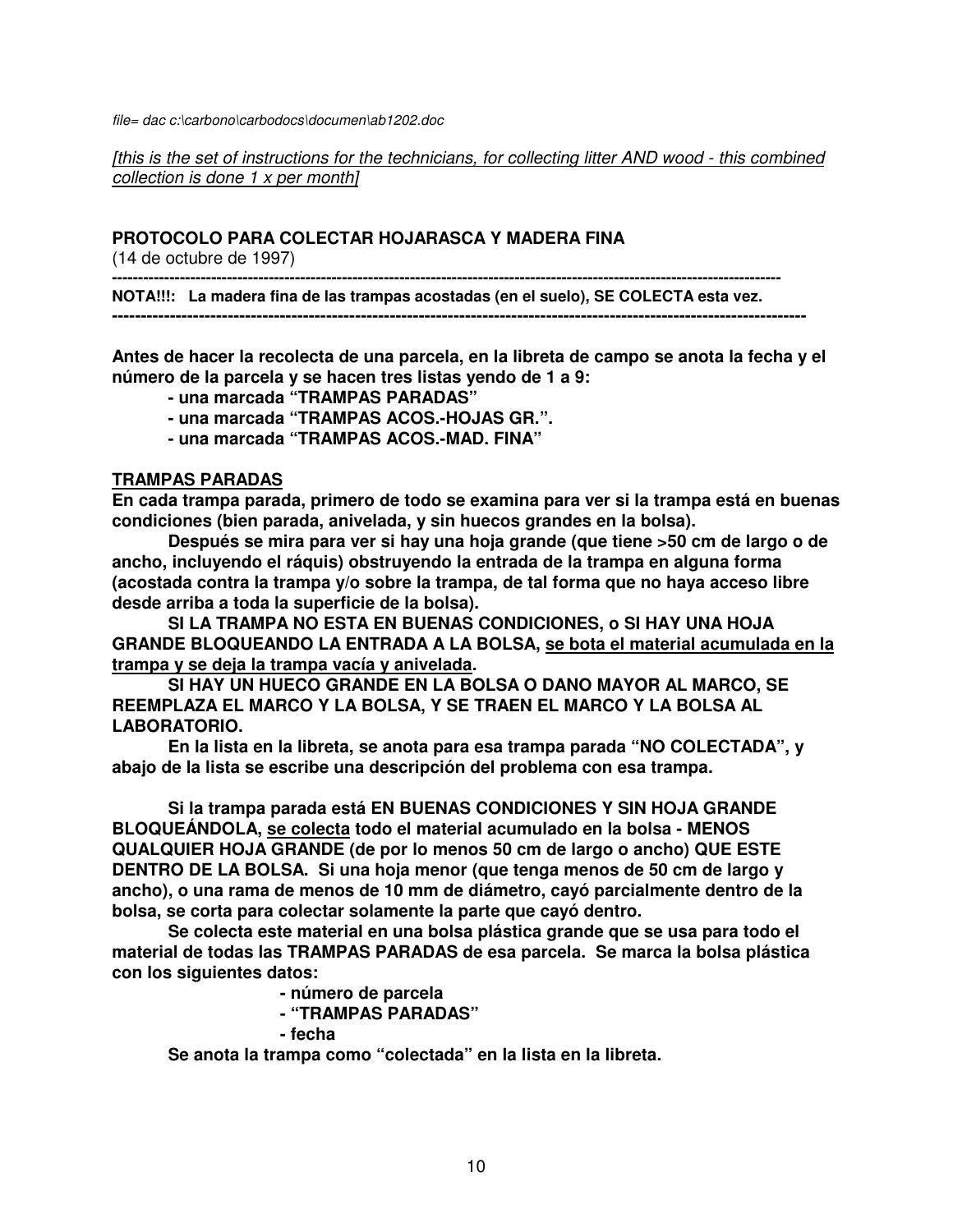#### **(14 Oct. 97 Protocolo, hojarasca/madera fina - Página 2)**

 **Se deja la trampa bien anivelada y vacía, y se quita (corta) cualquier rama o hoja viva que esté a menos de 50 cm arriba de la bolsa, o que esté molestando la bolsa desde abajo.** 

#### **TRAMPAS ACOSTADAS**

**Todo el material que se recoja de estas trampas, la madera fina y las hojas grandes, se colecta en una sola bolsa grande marcada con los siguientes datos:** 

- **número de parcela**
- **"TRAMPAS ACOSTADAS"**
- **fecha**

**Para cada trampa acostada, se mira para ver si una tuca grande (de mas de 100 mm de diámetro) ha caído dentro del área del marco.** 

 **Si SÍ, se usa el marco rojo y el nivel para re-ubicar la trampa acostada, moviéndola lo mínimo necesario para ponerla donde no hay ni tuca grande ni planta de >10 cm de alto dentro. Se limpia la nueva trampa de cualquier hoja grande o madera fina (de por lo menos 10 mm de diámetro y menos de 100 mm de diámetro), y se bota ese material hacia un lado. Se remueve cualquier rama viva u hoja viva que ha llegado a estar a menos de 50 cm arriba de la trampa.** 

 **Se anota la trampa como "NO COLECTADA"en las dos listas en la libreta para las trampas acostadas, y abajo se pone la explicación "RE-UBICADA POR TUCA CAIDA" con el número de la trampa.** 

 **SI NO hay tuca grande dentro de la trampa, se colectan:** 

 **- cualquier hoja grande (que tenga por lo menos 50 cm de largo o de ancho, incluyendo el ráquis), y SOLAMENTE las partes de esa hoja que cayeron dentro de la trampa. Se anota esta trampa como "COLECTADA" en la lista de la libreta "TRAMPAS ACOS.-HOJAS GR."** 

 **- toda la madera fina que se encuentre dentro de la trampa. "Madera fina" se define como cualquier pedazo de madera que tenga al menos 10.0 mm de diámetro y menos de 100.0 mm de diámetro. Si un pedazo tiene partes que califican y partes que sean o menores de 10.0 mm o de 100.0 de diámetro para arriba, se corta de tal forma que se pueda colectar la sección que caiga dentro de estos límites de diámetro. Se anota esta trampa como "COLECTADA" en la lista de la libreta "TRAMPAS ACOS.-MAD. FINA."** 

 **Se remueve cualquier rama viva u hoja viva que ha llegado a estar a menos de 50 cm arriba de la trampa.** 

## **\*\*\*NOTA (MUY IMPORTANTE!!):**

 **\*\*\*De vez en cuando, por una caída de árbol o rama grande cerca, se va a caer sobre la trampa acostada una ramazón que incluya ramas de madera fina (o sea de diámetro entre 10.0 mm y <100.0 mm). En estos casos, es sumamente**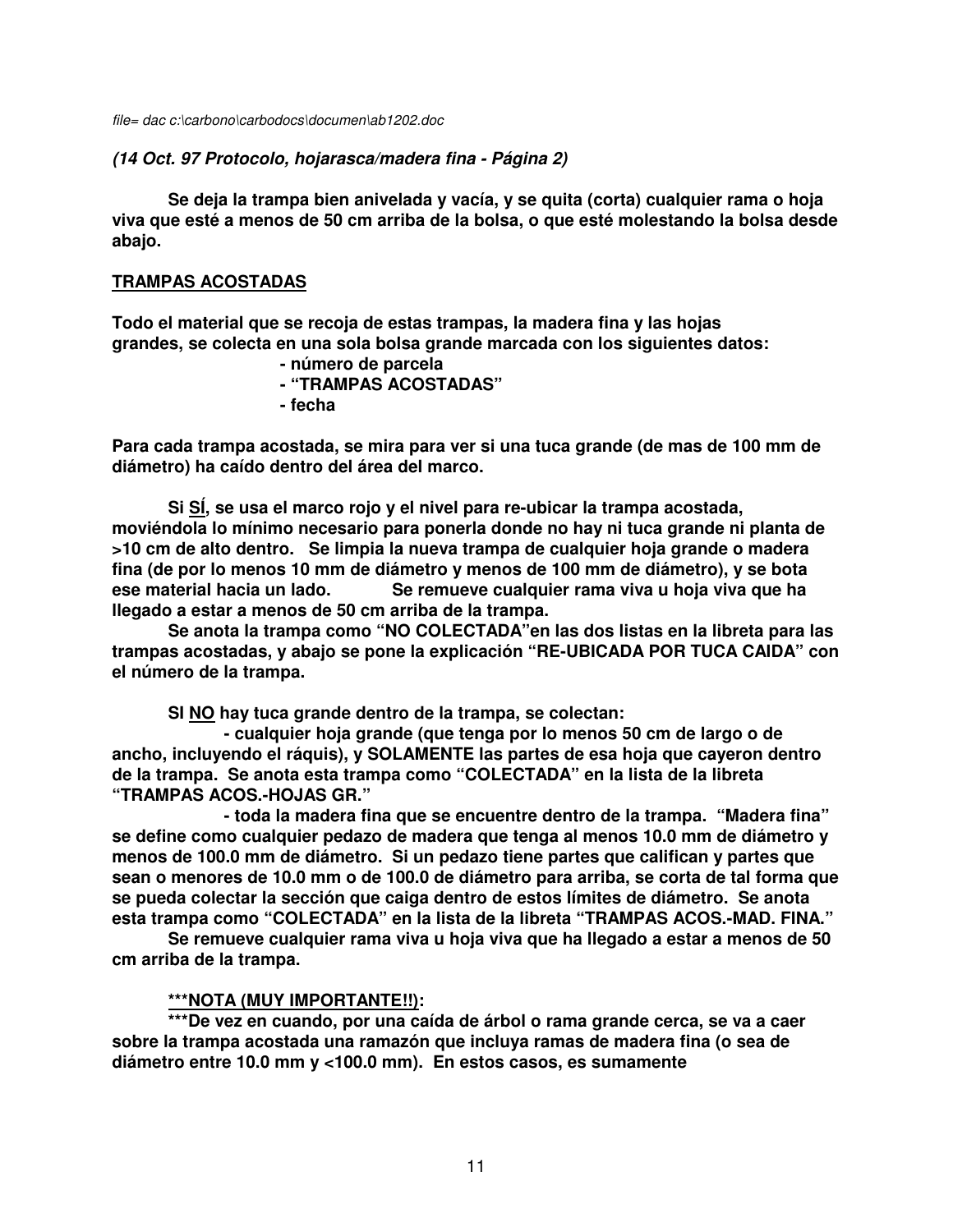## **(14 Oct. 97 Protocolo, hojarasca/madera fina - Página 3)**

**importante colectar la madera fina muerta que esté sobre el área de la trampa. Para esto, se coloca el marco rojo encima de la ramazón de forma que esté directamente arriba de la trampa acostada (se hace un esfuerzo para colocarlo justo arriba de la trampa - será a veces muy difícil, pero se hace de la mejor forma posible). Una vez ubicado el marco rojo, cuidadosamente se cortan los pedazos de madera fina muerta que caen dentro del marco, hasta llegar al suelo** 

 **También es importante describir la situación de esa trampa en la libreta de campo (p.ej., "Cayó un árbol a la par de la trampa número xx, y dejó una ramazón encima de la trampa. Se colectó la madera fina que cayó encima del área de la trampa.").** 

 **El único caso quando no se colectará tal madera de una ramazón es cuando una tuca (de >100 mm de diámetro) cayó dentro de los límites de la trampa. En ese caso, porque la tuca puede haber interferido en la entrada de la madera fina en la trampa, no se colecta madera de la trampa, se re-ubica esa trampa como descrito arriba, y se anota esto en la libreta.** 

 **(FIN DEL PROTOCOLO)**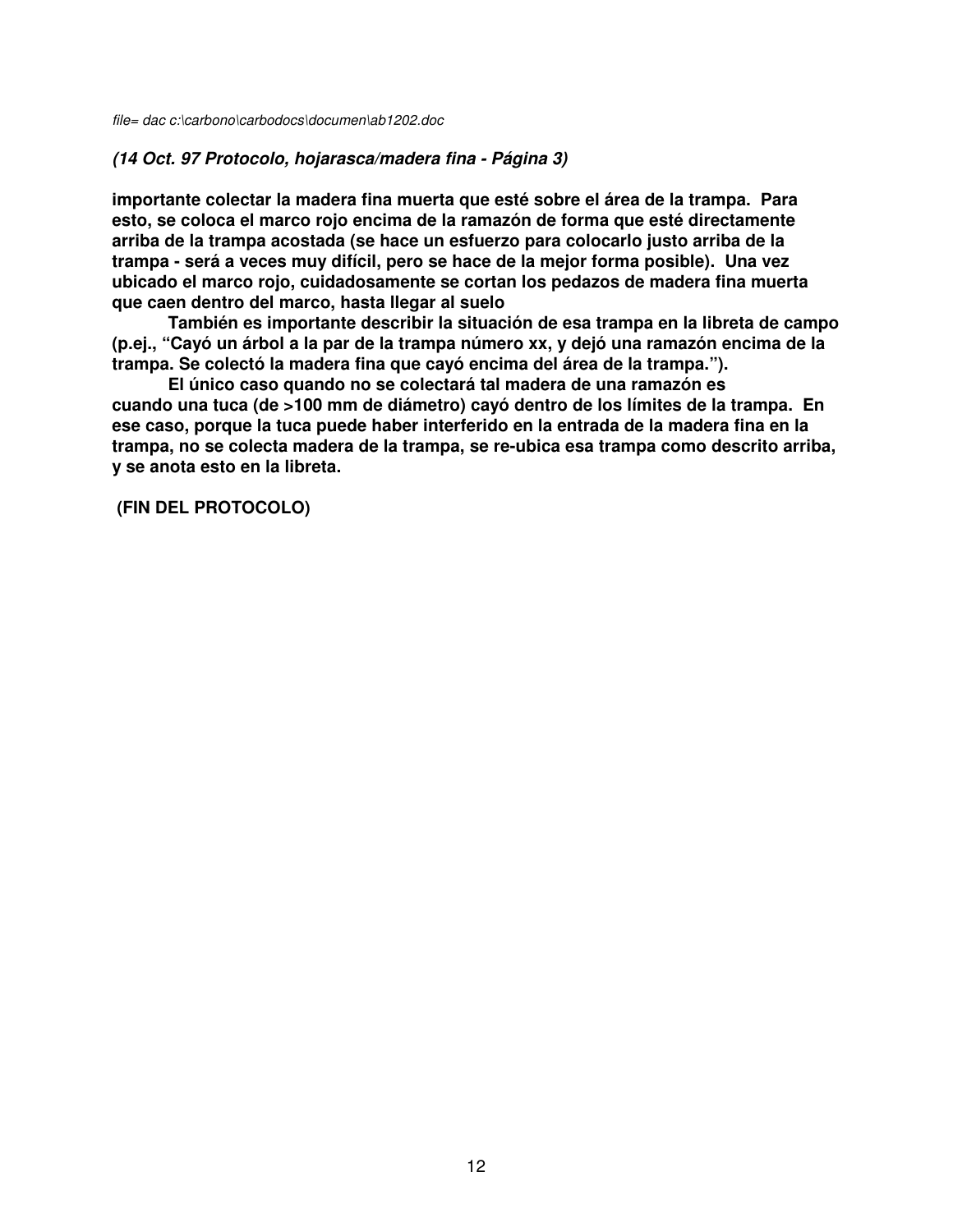[this is the set of instructions for the technicians, for processing litter and fine wood samples from the 18 plots]

## **PROTOCOLO PARA PROCESAR HOJARASCA Y MADERA FINA COLECTADA DE LAS 18 PARCELAS DE CARBONO**

(20 de octubre de 1997)

Al llegar al laboratorio, se guardan las muestras en una de las 2 refrigeradoras en el laboratorio, y se revisa el termómetro y si necesario, se ajusta el control de temperatura, para que esté en 4-5 grados C. Se deja cada muestra en la refrigeradora hasta el momento de procesarla.

#### **Muestras de las Trampas Paradas:**

Primero, se prepara del libro de pesos. Para cada una de las 18 parcelas, se escribe **el número de la parcela** , seguido por 4 renglones para datos marcados así:

## **HOJAS PEQUEÑAS MADERA DE <10 MM FLORES/FRUTOS/SEM. HOJAS GRANDES**

En cada página para estos datos, se pone arriba "**HOJARASCA**". Se anotan las fechas de pesar en cada columna de datos. Se revisan las libretas de campo, y se rayan los renglones para **HOJAS GRANDES** para las parcelas donde no hubo recolecta de hojas grandes desde las trampas acostadas.

Se procesa cada muestra de hojarasca de las trampas paradas individualmente. Usanda dos bandejas, pinzas, y calipers, cuidadosamente se separa el material en tres grupos:

- **hojas (incluyendo los ráquises y peciolos)** (esta categoría también

- incluye plantas como musgos, cosas así verdes)
- **madera de <10.0 mm de diámetro** (si hay pedazos de madera de diámetro mayor, se botan)
- **partes reproductivas de plantas** (esto incluye cualquier pedacito de flor de semilla o de fruto)

**Nota**: si aparece un animalillo u otra cosa que no calce en estos tres grupos, se bota.

Se ponen estas clases de materiales en bolsas de papel por separado, y se marca cada bolsa con:

- NUMERO DE PARCELA

 - CLASE DE MATERIAL (**HOJAS PEQUEÑAS,** o **MADERA DE <10 MM**, o  **FLORES/FRUTOS/SEM.**)

- FECHA DE HOY

**NOTA!!!: Antes de poner las bolsas de una muestra en el horno, se revisan para ver si hay las 3 categorías o no. Si no hay de las 3, se rayan los renglones en el libro de pesos, para las categorías que faltan.**